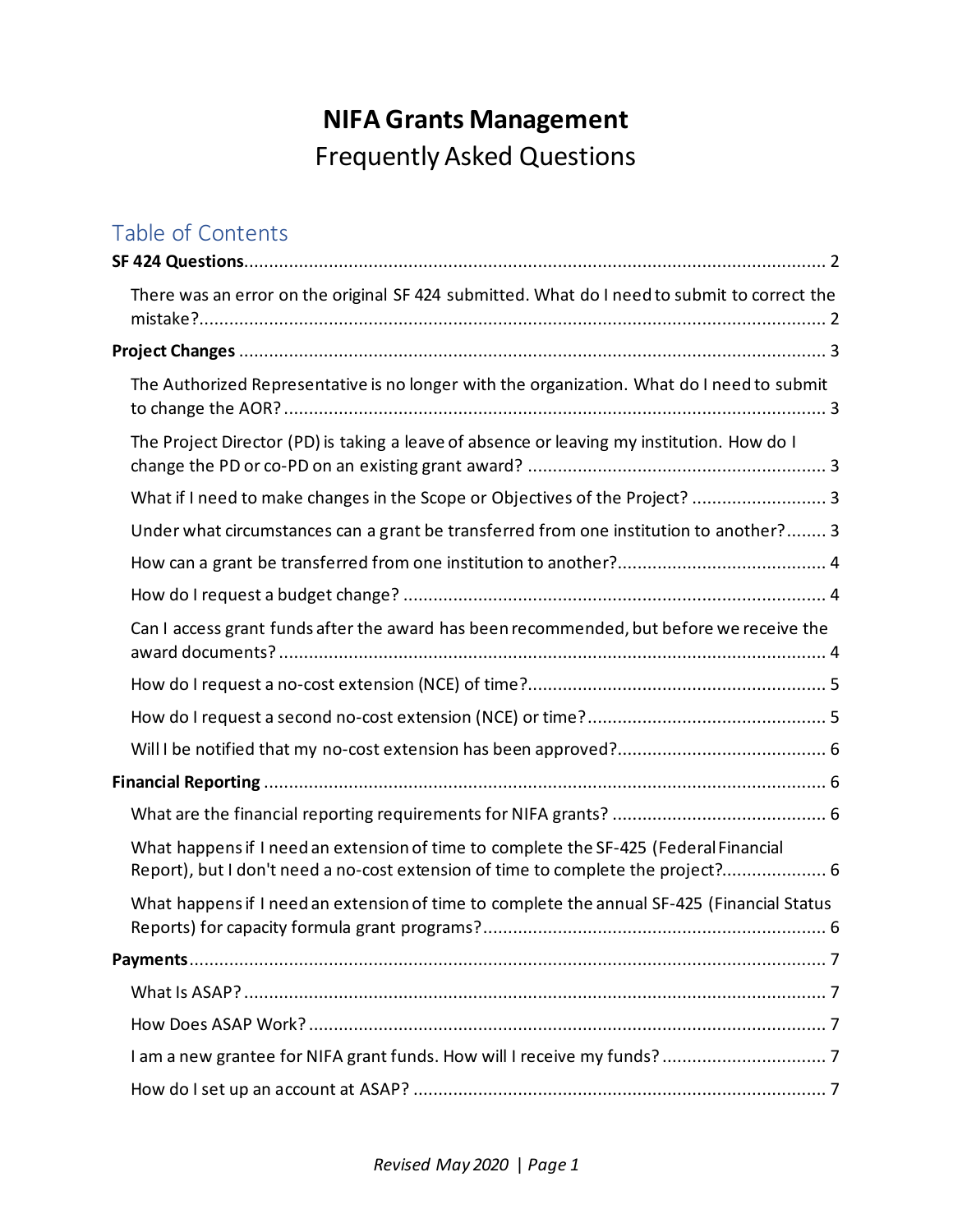| I requested an extension of the period of performance, it was granted but I am unable to       |
|------------------------------------------------------------------------------------------------|
| I received a letter from AMD releasing my funds, but I do not see the increase?  8             |
| Why does NIFA temporarily suspend ASAP access to grantee organizations for the last for        |
|                                                                                                |
|                                                                                                |
| I have not received my ASAP user ID or password, or I need my password reset; Who should I     |
| I have an account with ASAP recipient id XXXXXX, but I received an email providing a different |
| What procedures should be followed if changes occur within the organization requiring          |
|                                                                                                |
|                                                                                                |

## <span id="page-1-0"></span>**SF 424 QUESTIONS**

### <span id="page-1-1"></span>**There was an error on the original SF 424 submitted. What do I need to submit to correct the mistake?**

An explanation on organizational letterhead explaining the error (i.e., incorrect DUNs or EIN, use of human subjects or vertebrate animals, environmental impact, etc.). The document must be signed and dated by the Authorized Representative (AR). If you need assistance, email the administrative contact on the Notice of Award or the awards management division general inquiry email address at [awards@usda.gov.](mailto:awards@usda.gov)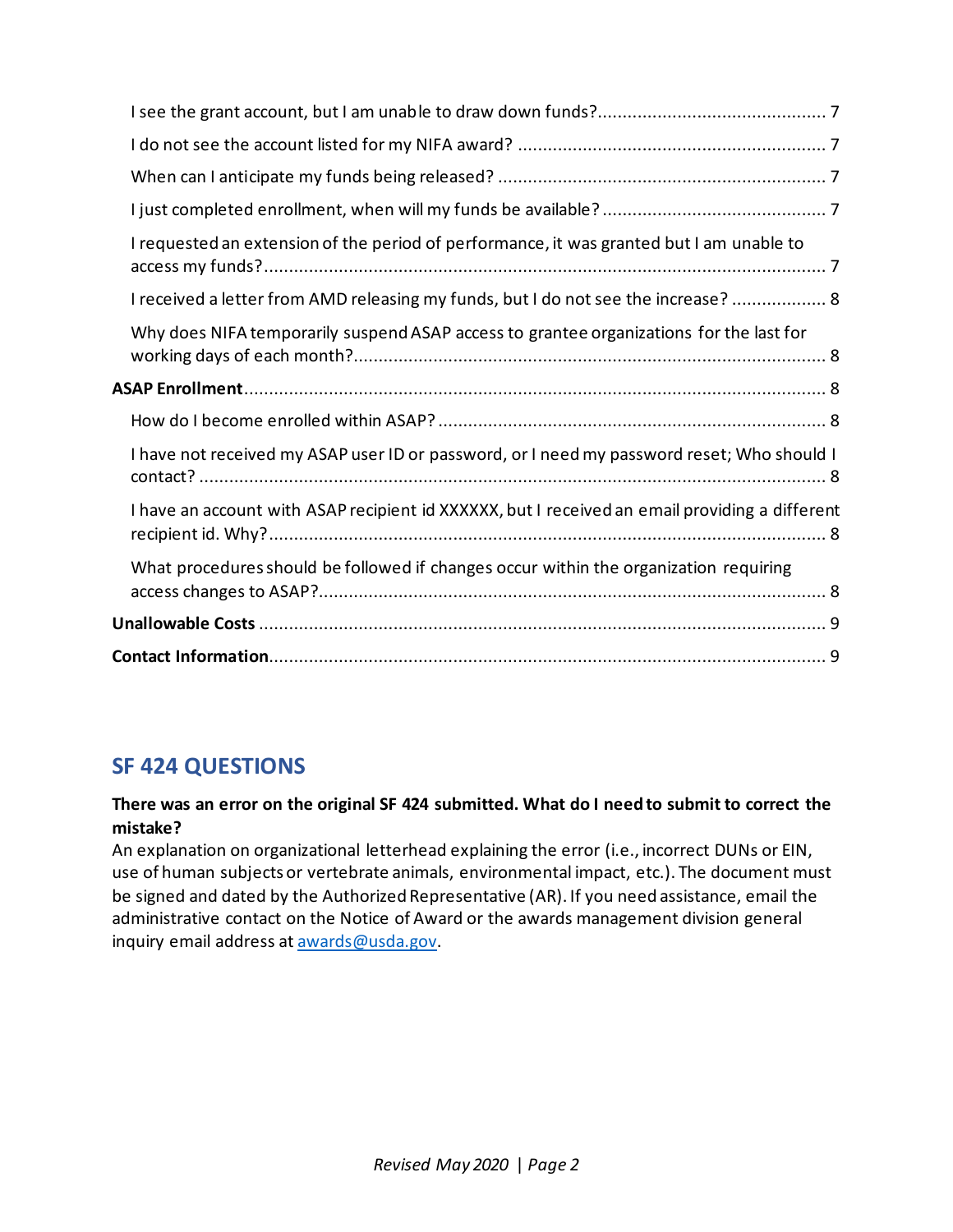## <span id="page-2-0"></span>**PROJECT CHANGES**

#### <span id="page-2-1"></span>**The Authorized Representative is no longer with the organization. What do I need to submit to change the AOR?**

A letter designating the new official on organizational letterhead is required. The letter must contain the name, title, address, phone number, and email address of the new official and be submitted t[o awards@usda.gov.](mailto:awards@usda.gov) You may additionally cc: the Administrative Point of Contact on block 14 of your Award Face Sheet.

#### <span id="page-2-2"></span>**The Project Director (PD) is taking a leave of absence or leaving my institution. How do I change the PD or co-PD on an existing grant award?**

Depending on the situation, follow the appropriate set of instructions. Documents must be submitted t[o Awards@usda.gov.](mailto:Awards@usda.gov) You may additionally cc' the Administrative Point of Contact on block 14 of your Notice of Award.

- *Temporary absence:* If the project director's absence is less than three consecutive months, the authorized representative must notify the Awards Management Division in writing (on official letterhead) of arrangements for the continuing conduct of the project. The correspondence should identify who will be in charge during the PD's absence and include a copy of the temporary leader's curriculum vita along with his/her written concurrence.
- *Long term effort reduction or replacement:* If the PD or Co-PDwill have a 25% or more reduction in time devoted to the project or is no longer affiliated with the institution, the authorized representative must request, in writing (on official letterhead), NIFA's approval of the replacement PD / Co-PD. The request should include the following: 1) A copy of the replacement PD / Co-PD curriculum vita; 2) a letter of commitment with a signature from the replacement PD / Co-PD; and 3) a [Current and Pending Support Form](https://nifa.usda.gov/resource/application-support-templates) for the replacement PD / Co-PD. If the replacement PD is already a co-PD in the award, only the letter and updated current and pending support form are necessary.

#### <span id="page-2-3"></span>**What if I need to make changes in the Scope or Objectives of the Project?**

Projects are selected and approved based on the proposal as submitted. Any changes to the objective or scope of work require NIFA's National Program Leader (NPL) and Awards Management Division (AMD) approval.

Please submit, on official letterhead, a request detailing the revised scope or objective, a justification/explanation of why the changes are necessary, and any budget changes associated with the revision (before and after comparison are helpful). The letter must be signed by the Project Director (PD) and AOR. Keep in mind the NIFA' Program objectives as your revision should stay within the Program's objectives.

#### <span id="page-2-4"></span>**Under what circumstances can a grant be transferred from one institution to another?**

A grant may transfer from one institution to another when a Project Director (PD) under the existing grant moves to a different institution and the originally awarded institution agrees/is willing to relinquish all remaining funds under the award. The new institution identified as the potential recipient of the remaining funds must meet the eligibility requirements under the applicable program.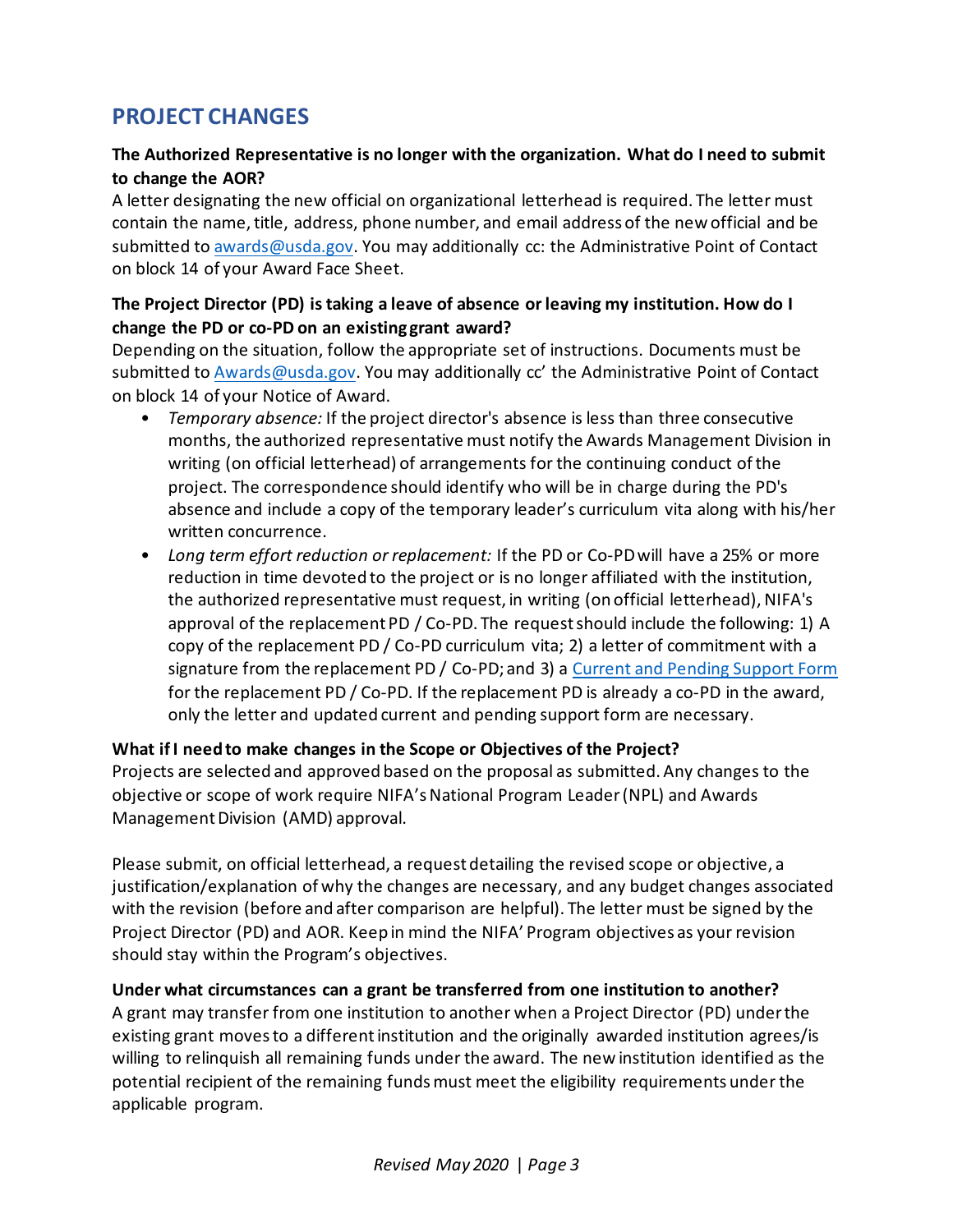#### <span id="page-3-0"></span>**How can a grant be transferred from one institution to another?**

Project Directors must contact the NIFA program staff associated with the existing award (Program Point of Contact identified in Block 4 of Form NIFA-2009, Award Face Sheet) to facilitate the transfer of a grant from one institution to another institution.

To transfer the existing grant, the following documents must be submitted to the NIFA program staff the existing awardee organization.

- A letter, on official letterhead, signed by the authorized organizational representative (AOR) addressed to the NIFA program staff, identifying that the awardee institution is relinquishing the remaining funds on the grant. The letter must contain the award number and remaining funds to be relinquished.
- A final SF-425, Federal Financial Report. The amount noted on Field 10.p (Field 10.i if using the short form) of the final SF-425 must reflect the total amount of funds remaining on the grant and must be identical to the balance in the ASAP account. This would be the amount available to transfer to a new institution.
- The Final Technical Report must be submitted via REEport.

Upon receipt and review of the documentation, NIFA program staff will provide a request for application (RFA) to the Project Director and institution identified as the potential recipient of the remaining funds. The RFA will include instructions such as how to access the application package (including necessary forms and the "NIFA Grants.gov Application Guide"); complete the appropriate forms; and where and how to submit the forms.

#### <span id="page-3-1"></span>**How do I request a budget change?**

For those grants awarded unde[r General Terms and Conditions-A](https://nifa.usda.gov/terms-and-conditions) or Federal Demonstration Partnership, approval from NIFA is not required unless funds for an item have been withheld on the award budget or you intend to subcontract (a) more than 50 percent of the total award to another party(ies), or (b) you intend to subcontract with a federal agency, or (c) is within a prior-approval category. Please refer to the Terms and Conditions of the specific award to be changed. All grants awarded under the Small Business Innovation Research (SBIR) must have prior written approval from the national program leader. To request approval, prepare a letter, on official letterhead, outlining a brief description and justification of the requested changes to the budget. Include the signatures of the authorized representative and the project director and a revised budget and budget narrative.

#### <span id="page-3-2"></span>**Can I access grant funds after the award has been recommended, but before we receive the award documents?**

NIFA awards under the NIFA General Terms and Conditions for Grants and Cooperative Agreementsmay contain a 90-day pre-award clause that allows the grantee to incur expenses as the agency completes the award process. To use this clause, please submit a letter, on official letterhead, with a justification of why the pre-award expenditures are necessary and a general breakdown of how the funds were used along with a dollar amount. The letter must be signed by the PD and the AOR.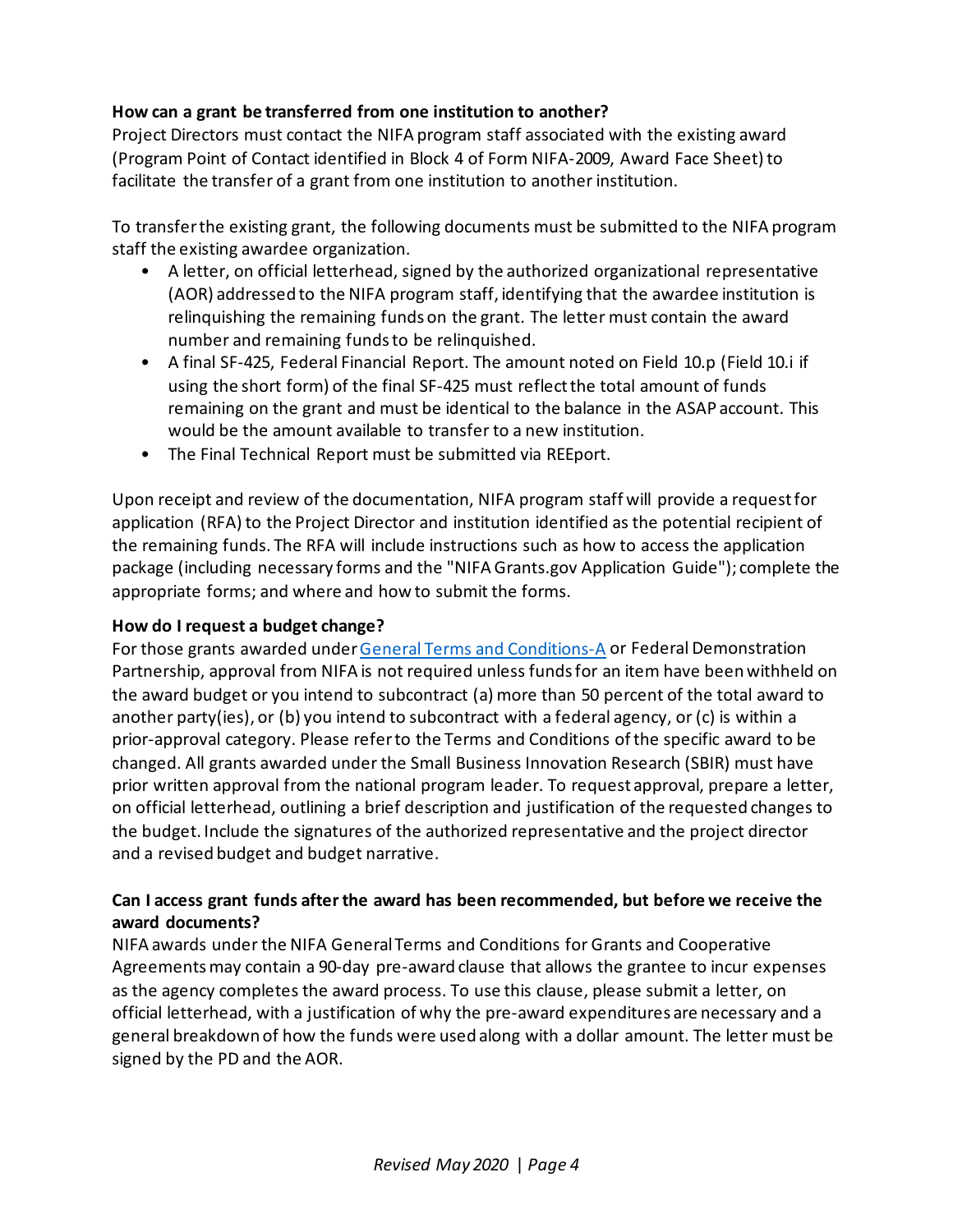*Note:* There is a certain risk to the grantee institution when incurring pre-award costs. NIFA is not responsible for reimbursing an institution for costs incurred prior to receipt of a signed award document should a grant not be issued for any reason.

#### <span id="page-4-0"></span>**How do I request a no-cost extension (NCE) of time?**

If this is a first-time request for an extension lasting up to 12-months, the grant has not expired, all reporting is up to date (Progress Reports on REEport, Financial Reports on REEport, SF-425 annual verification, Assurance Statements, and/ or other reports as required in your Terms and Conditions), and you are under [General Terms and Conditions A](https://nifa.usda.gov/terms-and-conditions) or Federal Demonstration Partnership, your authorized organizational representative (AOR) may approve a one-time nocost extension of time. The AOR must provide written notification, on official letterhead, of this action to NIFA Awards Management Division (AMD).

*Note:* This extension must be done within the statutory time limit of the award. Please consult your award's Terms and Conditions as well as contact AMD or Program staff if you are unsure about the limitation for your award.

#### <span id="page-4-1"></span>**How do I request a second no-cost extension (NCE) of time?**

If you require more than one no-cost extension of time or an extension of more than 12 months, the extension(s) must be approved by NIFA. An authorized organizational representative (AOR) of your institution must prepare and submit a written request, on official letterhead, to NIFA.

*Note:* This extension must be done within the statutory time limit of the award. Please consult your award's Terms and Conditions as well as contact the Awards Management Division (AMD) or Program staff if you are unsure about the limitation for your award.

The preferred method of NCE submission is as a portable document format (PDF) PDF attachment to an email sent t[o awards@usda.gov.](mailto:awards@usda.gov) The request must be received by AMD at least 30 days prior to the expiration date of the award and must contain:

- The length of additional time required to complete project objectives and a justification for the extension
- Verification that REEport progress reporting is up-to-date
- Verification that annual SF-425 financial reporting is up-to-date
- Verification that all Assurance Statements (IRB or IACUC) are up to date
- Other reports as required in your Terms and Conditions
- An estimate of funds expected to remain unobligated on the scheduled expiration date
- A projected timetable to complete the remaining portion(s) of the project
- A status of cost-sharing to date, if cost-sharing is applicable
- Signature of the authorized representative

*Note:* It is important to pay attention to the expiration date of your award and to expend your funds in a timely manner. Any funds expended on a project after the expiration date should not be charged to the award. Do not put your institution at risk of losing funds or having to pay back unallowable costs.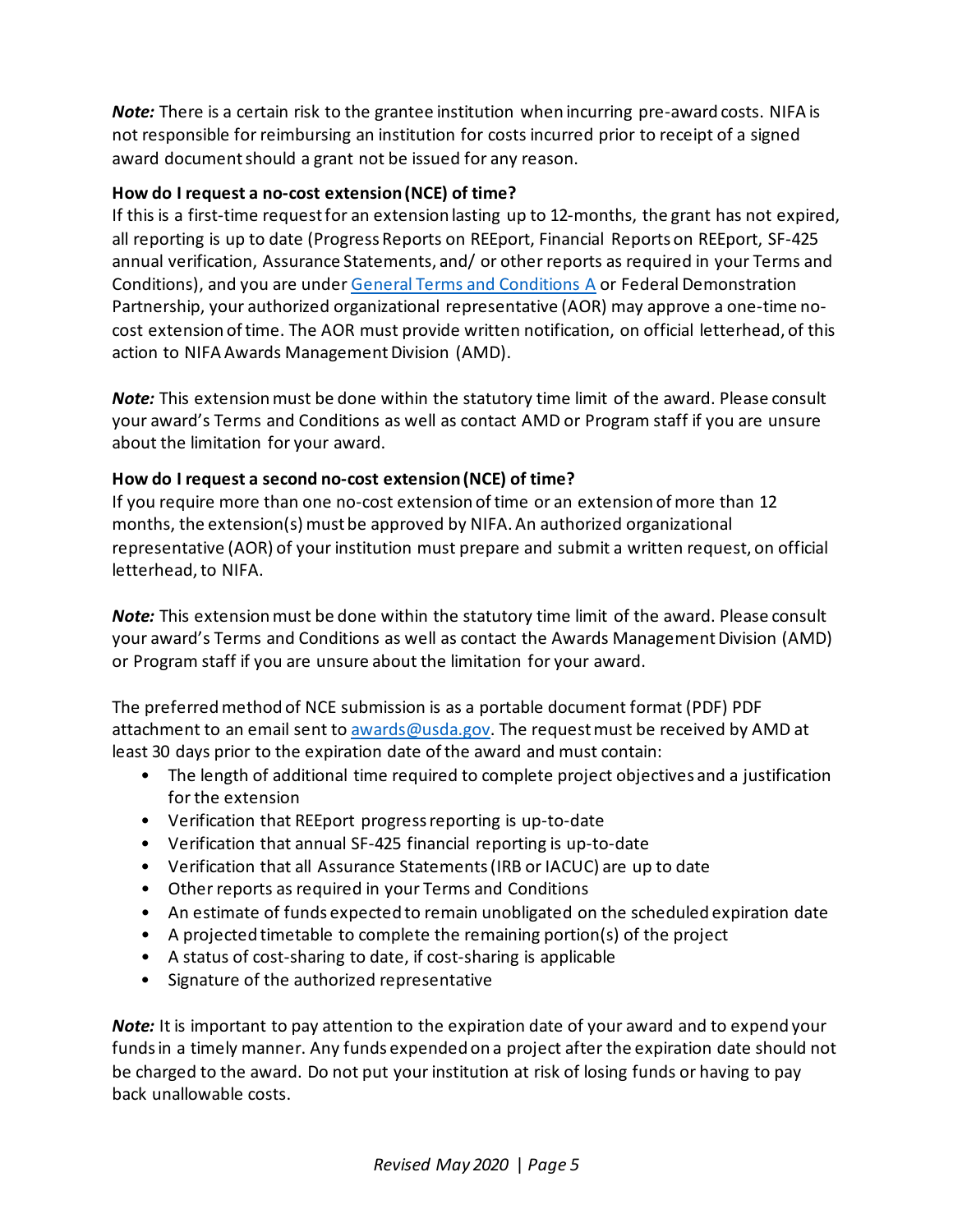Requests for extensions on awards past the expiration date normally will not be considered unless a justification of exceptional extenuating circumstances for the late submission is provided.

#### <span id="page-5-0"></span>**Will I be notified that my no-cost extension has been approved?**

You will be notified in writing if NIFA approves your request. However, award recipients under [General Terms and Conditions A](https://nifa.usda.gov/terms-and-conditions) or Federal Demonstration Partnership Terms and Conditions will not be notified regarding a first-time request for a no-cost extension of time of up to 12 months because the institution has the authority to approve such an extension of time.

### <span id="page-5-1"></span>**FINANCIAL REPORTING**

#### <span id="page-5-2"></span>**What are the financial reporting requirements for NIFA grants?**

All grantees are required to complete a Financial Report on REEport by February 1<sup>st</sup> of every year as well as file a[n SF-425](http://www.nifa.usda.gov/home/SF-425.pdf) (Federal Financial Report), on an annual basis with the Awards Management Division (AMD). The due date for the SF425 report is no later than 90 days after the award anniversary date. Also, grantees are required to submit a Final SF-425, Federal Financial Report, within 90 days of the grant termination date. The report must be submitted to the Awards Management Division (AMD). The preferred method of submission is as a portable document format (PDF) attachment to an email sent to [awards@usda.gov](mailto:awards@usda.gov)

All questions relating to financial reports should be submitted to:

Awards Management Division Office of Grants and Financial Management, NIFA U.S. Department of Agriculture 6501 Beacon Rd. Kansas City, MO 64133 Email: [awards@usda.gov](mailto:awards@usda.gov)

#### <span id="page-5-3"></span>**What happens if I need an extension of time to complete the SF-425 (Federal Financial Report), but I don't need a no-cost extension of time to complete the project?**

At least 30 days prior to the reporting due date, you need to submit a request, on official letter head and signed by the AOR, to the Awards Management Division (AMD). The request should include the grant number(s), the newly requested due date, and adequate justification. Requests may be submitted as a pdf attachment to [awards@usda.gov.](mailto:awards@usda.gov)

#### <span id="page-5-4"></span>**What happens if I need an extension of time to complete the annual SF-425 (Financial Status Reports) for** *capacity formula grant* **programs?**

At least 30 days prior to the reporting due date, you need to submit a request, on official letterhead and signed by the AOR, to Awards Management Division (AMD), [awards@usda.gov.](mailto:awards@usda.gov) The request should include the grant number(s), new requested due date, and an adequate justification.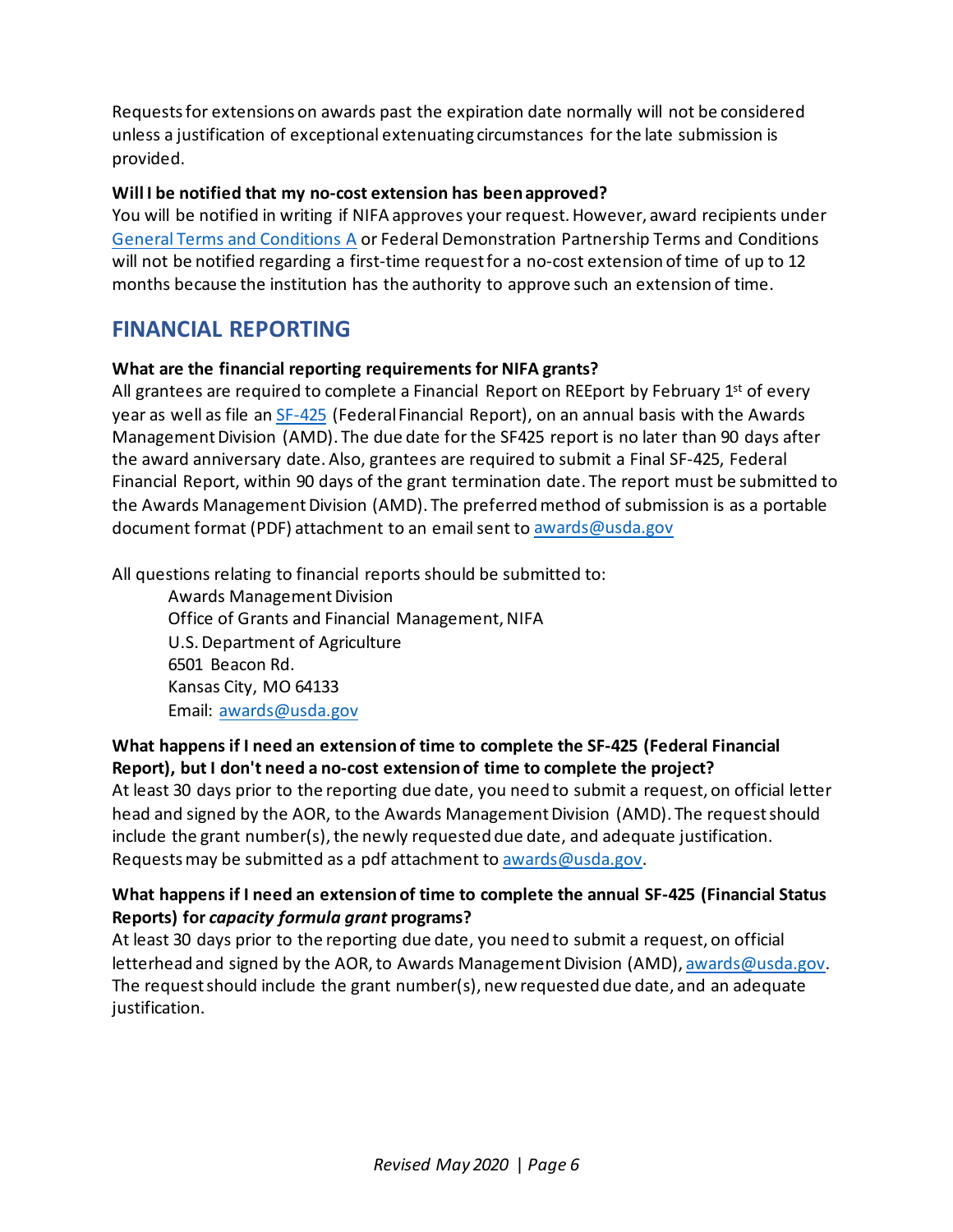## <span id="page-6-0"></span>**PAYMENTS**

#### <span id="page-6-1"></span>**What Is ASAP?**

Automated Standard Application for Payments (ASAP) is an electronic payment and information systemdeveloped by the Bureau of the Fiscal Service, part of the Department of Treasury. ASAP allows grantee organizations receiving federal funds to draw from accounts pre-authorized by federal agencies.

#### <span id="page-6-2"></span>**How Does ASAP Work?**

In short, ASAP operates as follows: federal agencies and organizations receiving federal funds enroll to use ASAP. Federal agencies establish and maintain accounts in ASAP to control the flow of funds to organizations. Federal agencies enter spending authorizations into their ASAP accounts according with their program needs and schedules. Payment Requestors at organizations initiate payment requests through ASAP to meet cash needs. This is done primarily through on-line connections that organizations have with ASAP.

#### <span id="page-6-3"></span>**I am a new grantee for NIFA grant funds. How will I receive my funds?**

Funds will be processed through the ASAP system. The organization must be enrolled and linked to NIFA's ALC 12402200 number to receive funds.

#### <span id="page-6-4"></span>**How do I set up an account at ASAP?**

The Financial Management Division (FMD) at the National Institute of Food and Agriculture (NIFA) will initiate enrollment for your account in ASAP.

#### <span id="page-6-5"></span>**I see the grant account, but I am unable to draw down funds?**

The account may be suspended or the percent of the funds that can be drawn down for that quarter has beenmet. Please wait until the next quarter. Has the performance period expired? You may verify this by reviewing Block 3 of your award sheet. If the period is expired, you will need to email: [ASAPCustomerService@usda.gov.](mailto:ASAPCustomerService@usda.gov)

#### <span id="page-6-6"></span>**I do not see the account listed for my NIFA award?**

If you have completed the enrollment process and you do not see your account listed, please contact the NIFA's ASAP Customer Service at [ASAPCustomerService@usda.gov](mailto:ASAPCustomerService@usda.gov) and provide your award number or proposal number related to your grant.

#### <span id="page-6-7"></span>**When can I anticipate my funds being released?**

If enrollment has been completed, funds will be released between 15 to 30 days of the award provided that no funds are withheld.

#### <span id="page-6-8"></span>**I just completed enrollment, when will my funds be available?**

Upon your account becoming active, please allow the Department of the Treasury 7-10 **business** days to verify banking information. Once verified, funds will be released between 15 to 30 days.

#### <span id="page-6-9"></span>**I requested an extension of the period of performance, it was granted but I am unable to access my funds?**

Please contact the NIFA's ASAP customer service at [ASAPCustomerService@usda.gov](mailto:ASAPCustomerService@usda.gov) and notify us of this error.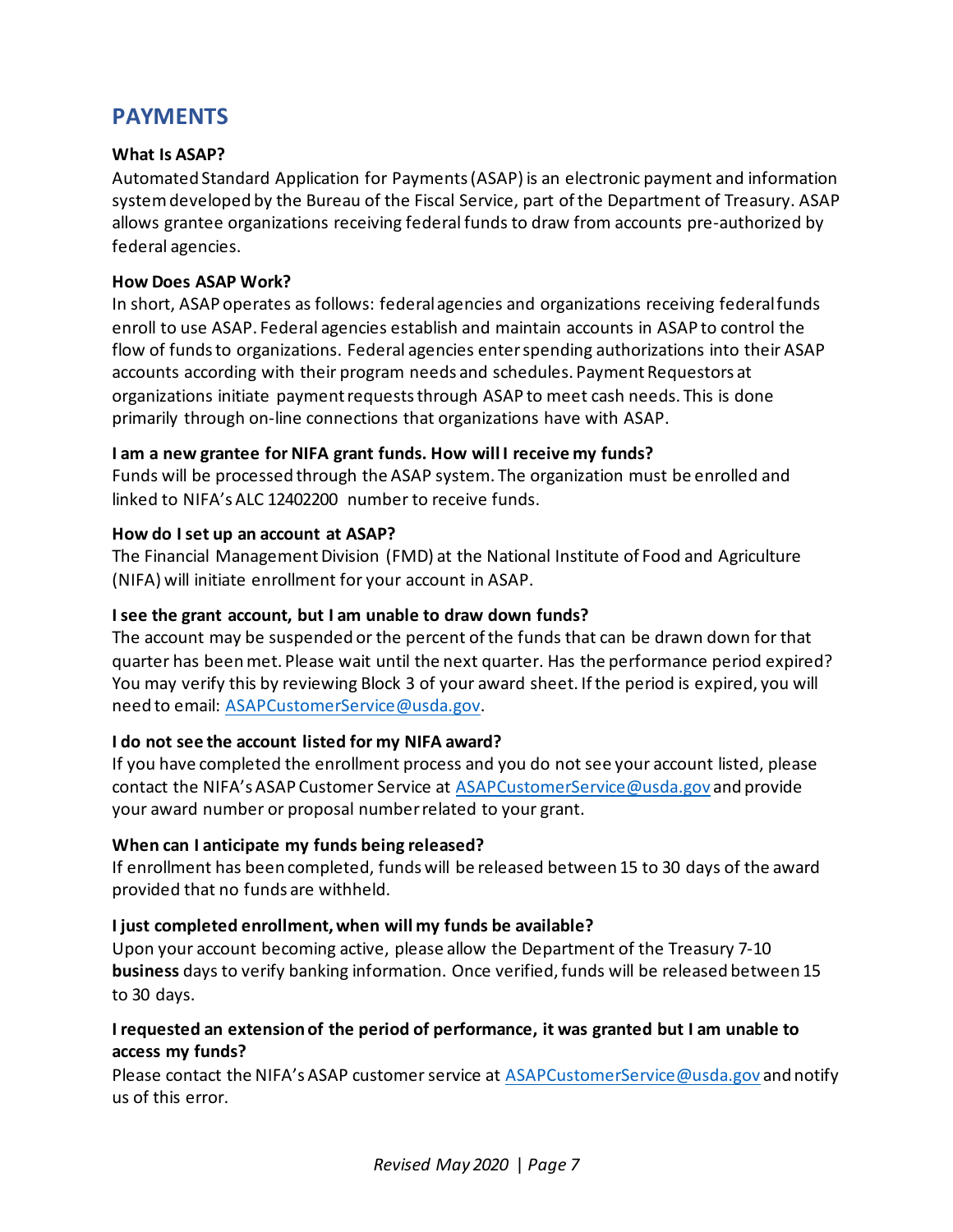#### <span id="page-7-0"></span>**I received a letter from AMD releasing my funds, but I do not see the increase?**

Funds are released between 15 to 30 days of the release letter received in the Financial Management Division (FMD) from the Awards Management Division (AMD).

#### <span id="page-7-1"></span>**Why does NIFA temporarily suspend ASAP access to grantee organizations for the last four working days of each month?**

This recurring monthly temporary suspension allows NIFA staff to perform necessary reconciliation work to ensure our internal records are in sync with the Department of Treasury records.

### <span id="page-7-2"></span>**ASAP ENROLLMENT**

#### <span id="page-7-3"></span>**How do I become enrolled within ASAP?**

Once you are notified that enrollment has been initiated, cut and paste the following link into your browser line. [www.fms.treas.gov/asap/fpa\\_questions\\_enrollment.html](http://www.fms.treas.gov/asap/fpa_questions_enrollment.html)Click on "Enrollment." Follow the instructions.

#### <span id="page-7-4"></span>**I have not received my ASAP user ID or password, or I need my password reset; Who should I contact?**

The Kansas City Financial Center is the primary contact for all Recipient Organization [ASAP.gov](https://www.asap.gov/) system performance or system access concerns. Contact the ASAP.gov Help Desk at (855) 868- 0151, option 2, then option 3 for support or [asaphelpdesk@fiscal.treasury.gov.](mailto:asaphelpdesk@fiscal.treasury.gov)

#### <span id="page-7-5"></span>**I have an account with ASAP recipient id XXXXXX, but I received an email providing a different recipient id. Why?**

Enrollment is based on the DUNS and EIN numbers associated with the SF-424, which was provided during the application process. Funds can only be released to that recipient ID.

#### <span id="page-7-6"></span>**What procedures should be followed if changes occur within the organization requiring access changes to ASAP?**

The Kansas City Financial Center is the primary contact for all Recipient Organization [ASAP.gov](https://www.asap.gov/) concerns. Contact the ASAP.gov Help Desk at (855) 868-0151, option 2, then option 3 for support or [asaphelpdesk@fiscal.treasury.gov.](mailto:asaphelpdesk@fiscal.treasury.gov)

They will advise you on the appropriate form(s) that need to be completed. Recipient Organization Officials can log onto [ASAP.gov,](https://www.asap.gov/) click the enrollment button, then make the appropriate selection from the drop-down menu such as adding or removing contact names or modifying contact information.

For more information about ASAP, visit [https://www.fiscal.treasury.gov/asap/.](https://www.fiscal.treasury.gov/asap/)